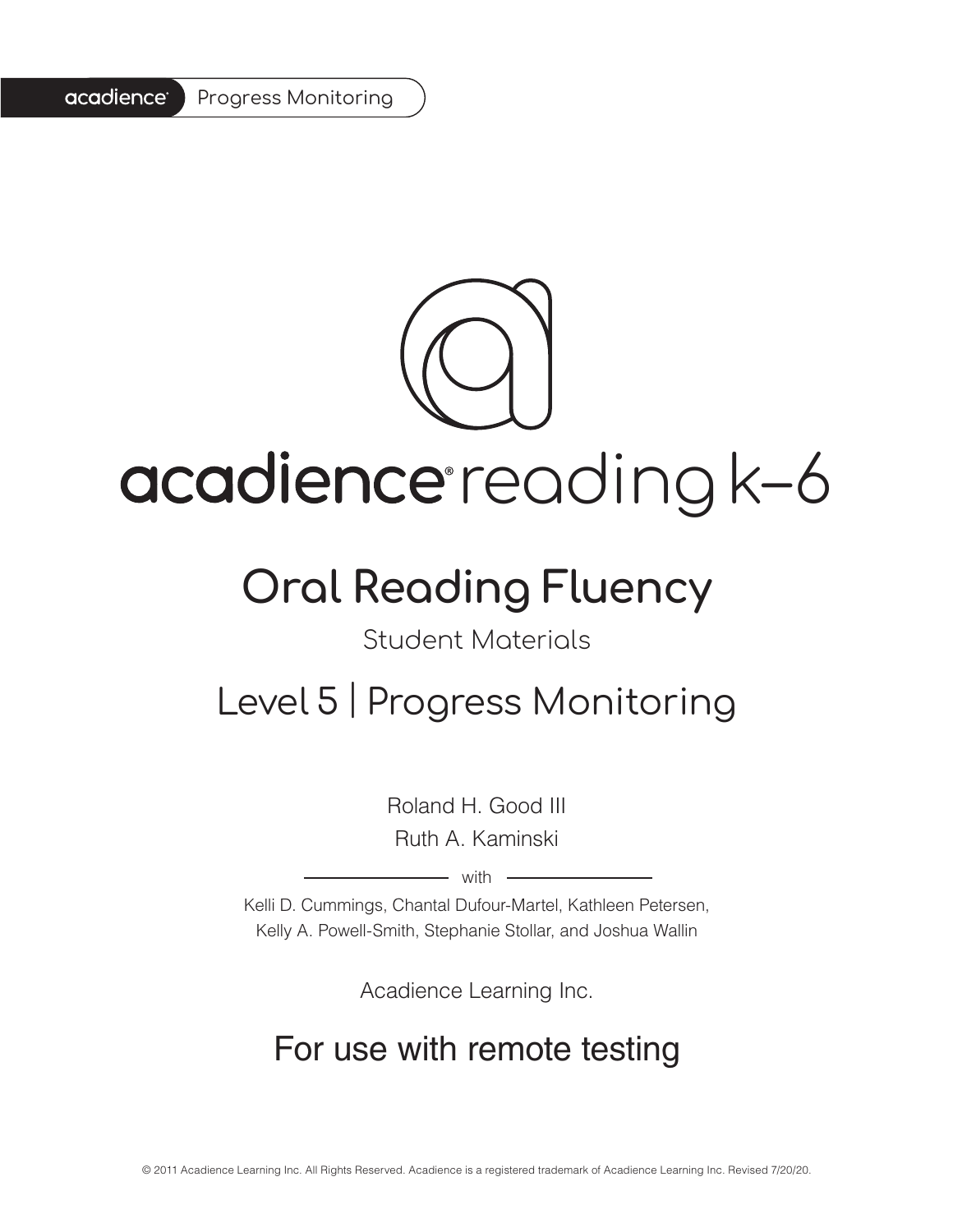#### **Ride the ICE**

We waited patiently in line to buy our train tickets. This was the first time we had ever ridden the train to visit my grandparents. Usually, we drive there in our car. However, my dad decided it would be a great adventure to take the train. We live in Germany where there is a very fast train called the ICE, short for the Intercity Express.

The ICE is much faster than an ordinary train. In fact, we expected to reach speeds of one hundred and seventy miles per hour. As we stood on the platform to board the train, I admired its beauty. It was sleek and painted a brilliant white with a red racing stripe down the side.

We took our seats with the other excited passengers, many of whom were German families like ours. However, there were also tourists from all over the world. Before I boarded the train, I imagined it would be like other types of public transportation, where the seats are close together and everyone feels cramped. However, I was delighted to discover that there was plenty of room, and the seats were extremely comfortable.

I watched as the conductor sauntered down the aisle between the rows of seats. I could tell by the grin on his face that he enjoyed his job. He greeted every passenger as he took each person's ticket.

When the train started to move, my dad described its history. He explained that this incredible train was one of the first trains to be built for such high speeds. Indeed, an earlier ICE held the world speed record for trains. Over the years, the design has been improved and it is still one of the faster trains in Germany. He pointed out the special rails designed to handle the stresses associated with such high speeds.

During the trip, I gazed out the window and watched the scenery flash by. It seemed like we were at our destination in the blink of an eye. As we left the station with my grandparents, I told them all about our ride on the ICE.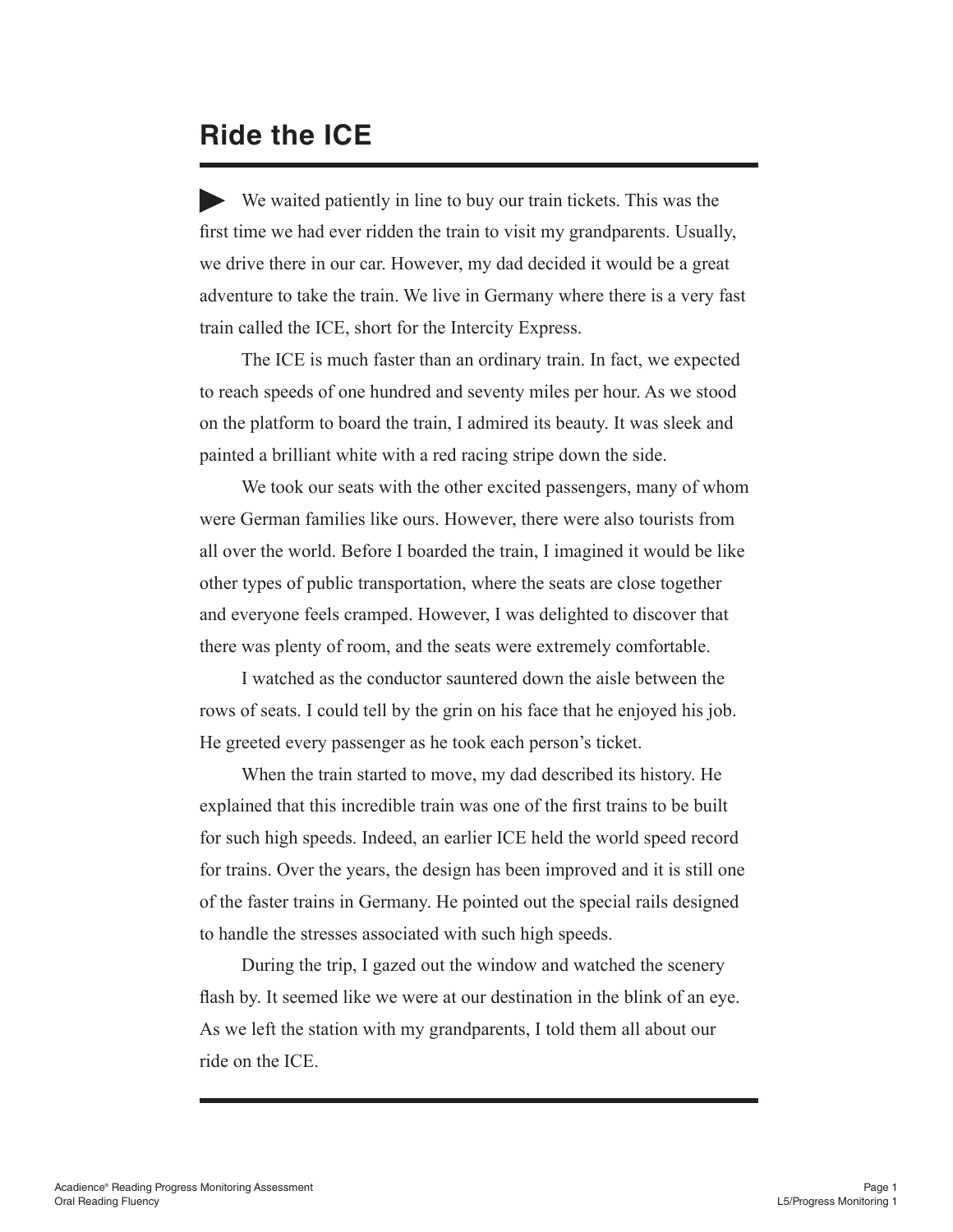#### **The Best Present Ever**

The girl stared at the big red circle she had drawn around a date on her calendar. There wasn't much time to think of a gift before Mai's grandmother came for her visit. Mai took out a sheet of paper and started listing some possibilities.

Mai reviewed her list, but she did not see anything that was unique enough for a wonderful person like her grandmother. It would be a long journey from her small village to the city. Mai wanted to celebrate her grandmother's first visit to the city by giving her an extraordinary gift.

Mai stared at the paper. She attempted to think of something more creative. All of a sudden, Mai had a brilliant inspiration. She would make homemade stationery for her. Mai found a book that described how to make paper. She started making a list of all the materials she would need. Next, she ran around the house, collecting all of the items on her list. Once she had everything she needed, she carefully followed each step of the instructions. She wanted her sheets of paper to be perfect. Mai felt excited as she waited for the homemade paper to dry.

The next morning, Father popped his head into Mai's room to see how his daughter's project was progressing. She replied that she would come show him the finished product as soon as she was done. Then Mai began the task of decorating the paper to make stationery. She used a pen and colored ink to draw things that she had seen in Grandmother's village. She drew the dense tropical forest on one sheet and colorful orchids on another. She was careful not to let the pieces of paper touch each other to prevent the ink from smearing. After the ink was dry, Mai showed the stationery to her parents. They were amazed by the beautiful drawings and thanked Mai for making her grandmother this thoughtful gift. Mai gently stacked the sheets of paper and tied a yellow silk ribbon around them. She looked forward to giving her grandmother the best present ever.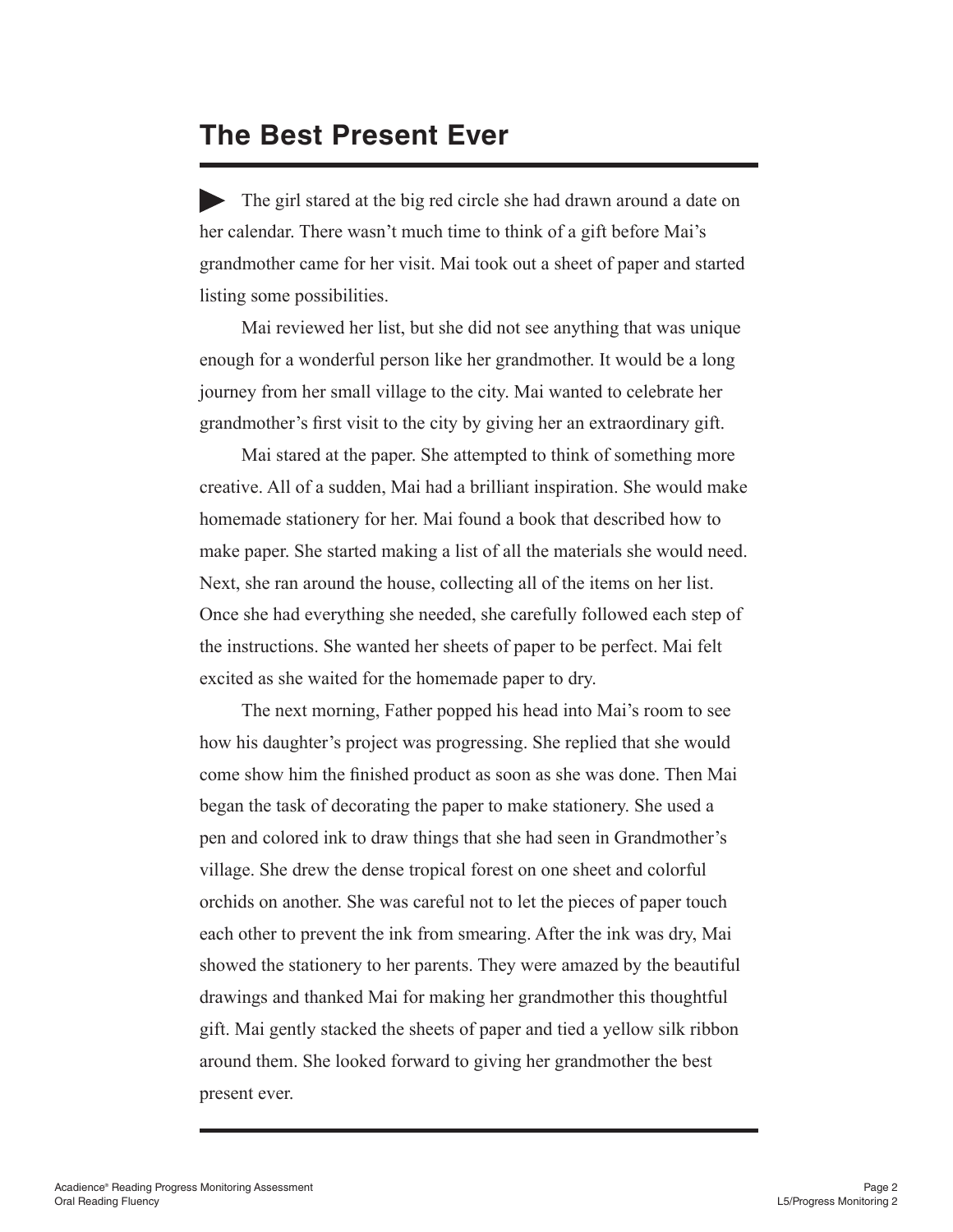#### **Exploring Australia**

Which country is an island and is also the smallest continent in the world? If you said Australia, you are right. Australia is a large mass of land that is found in the southern part of the world. It is located between the Indian and Pacific Oceans. Much of the land is flat and dry, yet the northern parts of the country have rain forests and swamps. The Great Barrier Reef on the coast is filled with thousands of kinds of fish and other sea creatures.

Australia is home to many animals that are not found in other places. The large array of unique animals include reptiles, birds, mammals, and insects. One unusual kind of animal found in Australia is the kangaroo. A kangaroo mother has a pouch on her body. She carries her young in the pouch until they grow big enough to leave.

Australia is known for its diverse people and culture. Native people lived on the continent for thousands of years where they gathered plants and hunted for their food. The native Australians still live there today. The explorers who came to Australia have been, for the most part, from Europe. Although the Dutch were the first to discover Australia, it was mostly the British who stayed.

People come to Australia from all over the world to enjoy its many outdoor activities. Some come to sail, surf, or dive in the ocean. Others come to tour the country on horseback or bicycle. Still others come to hike and climb in places like Ayers Rock, a huge rock that is considered to be one of the world's greatest natural wonders. In the middle of a flat plain, Ayers Rock rises over a thousand feet into the air and measures over five miles around.

Australia's large cities have many things to see including museums and concert halls. There are lovely buildings and many good places to eat, too. There is no question that there is something fun to see or do for every person who visits Australia.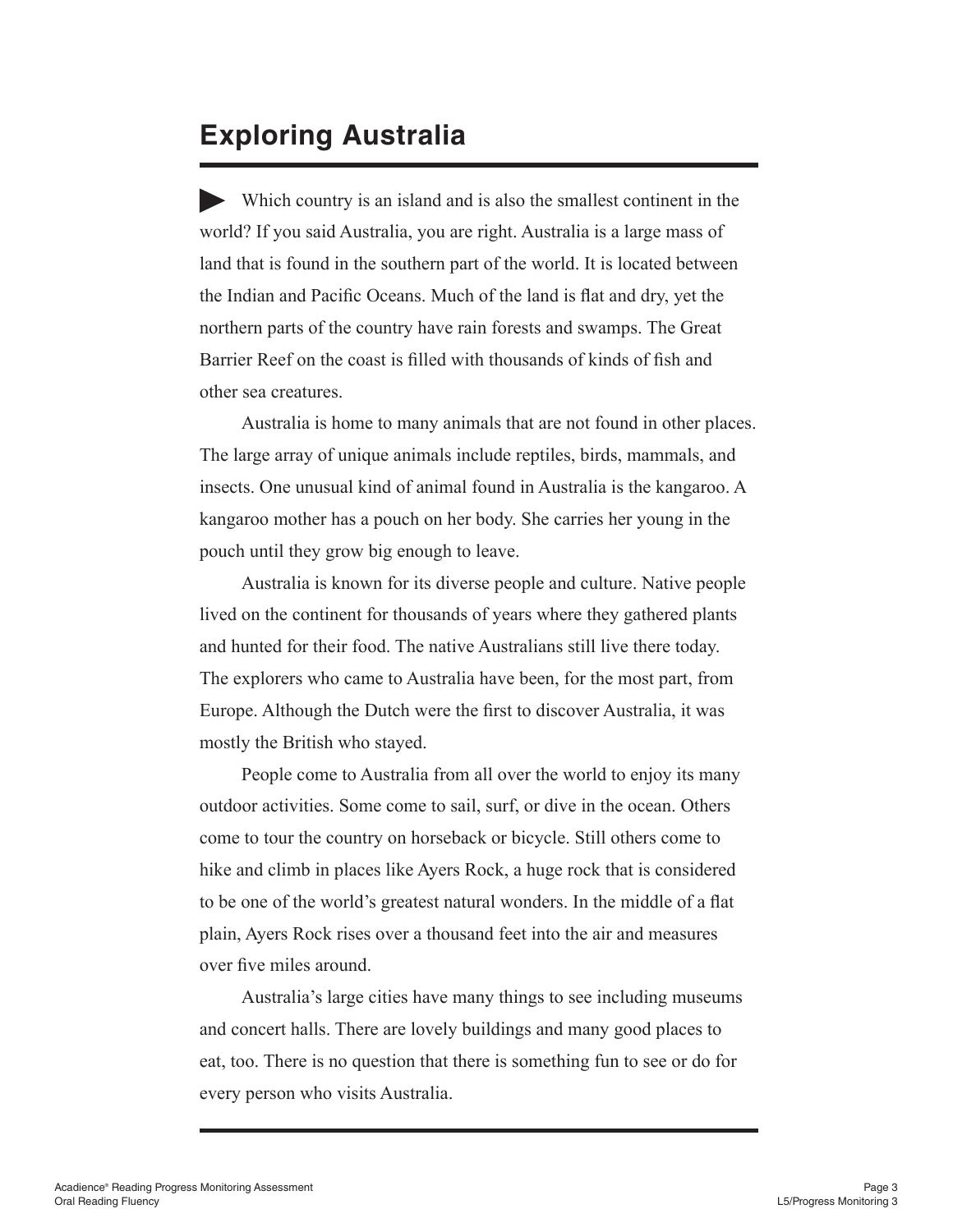#### **Dinner Is Served**

The day was beginning to turn to dusk when Kaleb's mother announced that dinner was served. Kaleb and his family lived in Ethiopia. Kaleb quickly washed his hands and joined the rest of his family at the wicker table. His mother placed the meal onto the table and removed the domed cover. The meal looked delectable. On the plate was a large piece of soft, flat bread covered by portions of different stews. Each family member had a personal supply of the bread, and Kaleb eagerly ripped off a piece from his supply. The bread melted in his mouth as he chewed slowly.

Kaleb tried to decide which of the stews he wanted to eat first. His mouth watered as he smelled the spicy chicken stew. He decided to sample that stew first, so he carefully tore off another section from his bread. Then, using the piece as a scoop, he picked up a glob of the stew and placed it into his mouth. This is absolutely delicious, thought Kaleb, with the sour bread complementing the tangy stew perfectly. Kaleb tore off some more pieces of his bread and sampled more of the stews. Kaleb thought the flavors of the various vegetables and spices couldn't be better. Kaleb helped his family finish the rest of the stews until finally, the piece of bread on the bottom of the plate was uncovered.

Kaleb grinned because this was his favorite part of the meal. He and his family started ripping off portions of the large flat bread that had been on the bottom of the stew. The stews had soaked in, so the bread now tasted like all the various flavors of their meal. Kaleb smiled as he chewed on a piece that had the same spicy tang as the chicken stew. It was even more delicious, if that was at all possible.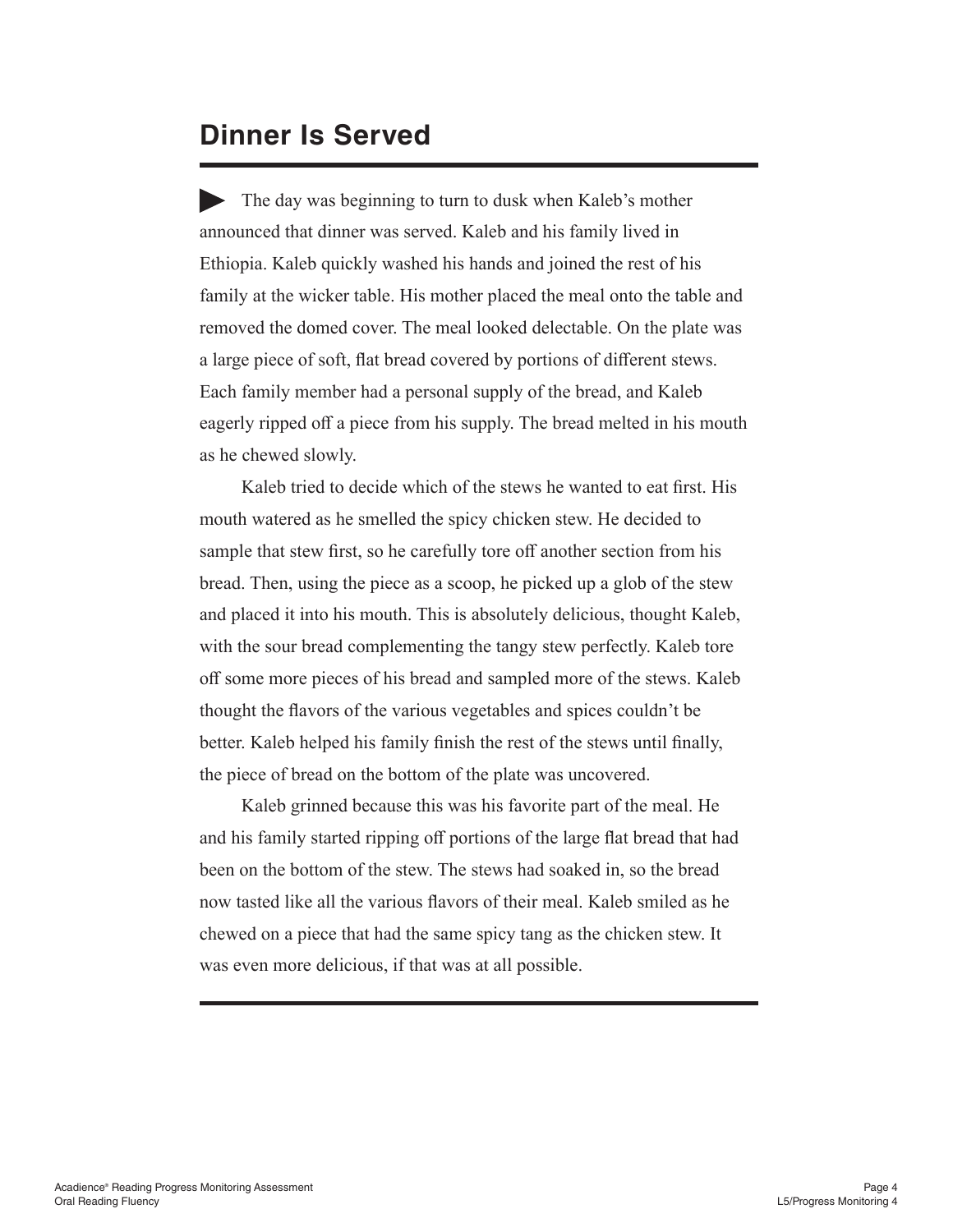#### **How Water Moves Through Plants**

One of the things a plant must have to survive is water. Different kinds of plants need different amounts of water. A plant requires water to make its own food and to mature.

The process by which a plant produces its own food is called photosynthesis. During this process, the plant obtains water through its roots and it absorbs a gas called carbon dioxide through its leaves. Then, the plant uses energy from the sun to combine the gas and the water into the sugars the plant utilizes as food.

Water is essential to the plant for other reasons. It transports the nutrients from the soil throughout the various parts of the plant. In addition, it fills up the plant cells so the plant is able to stand straight.

A plant can obtain water from natural sources, such as precipitation, or from the individual who is growing the plant. The water soaks into the ground, where the roots absorb the water into the plant. From there, the water journeys into the plant's stem and is transported to the leaves through long, thin tubes.

Plants must be able to move water up from the ground. Water moves from the soil to the top of the plant using capillary action. In this process, the water is attracted to the sides of the tiny tubes that run through the plant. The tiny tubes respond like a sponge and absorb the water into the plant.

Sometimes the plant has an overabundance of water. When this occurs, it must dispose of the excess water through a process called transpiration. The surface of each leaf has tiny holes in it. The water evaporates through these holes into the atmosphere. As the water in the leaves converts into a gas, more water is pulled up from the bottom of the plant.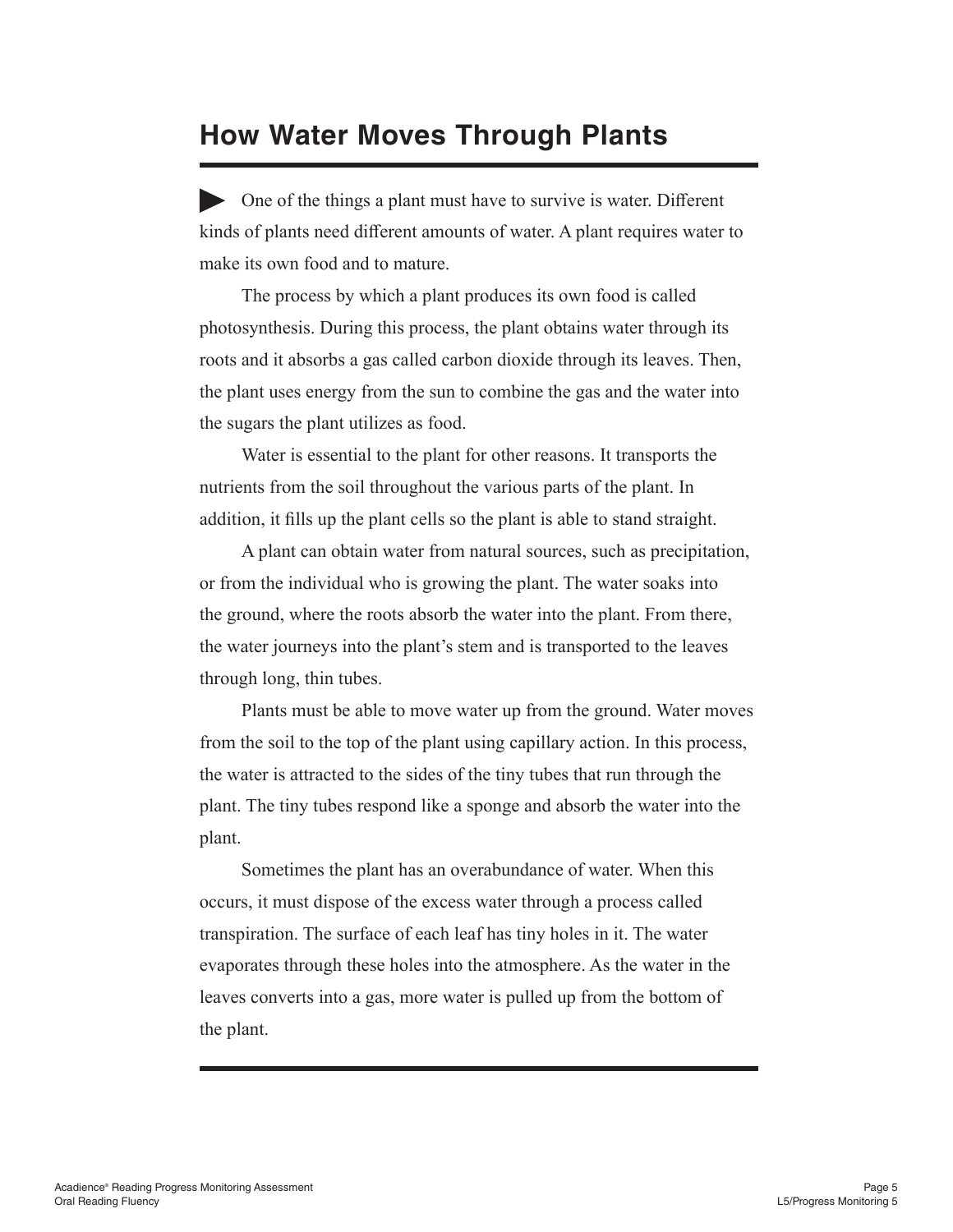#### **How Pulleys Work**

Have you ever attempted to lift something heavy and discovered that you could not manage it? Pulleys are simple machines that make lifting heavy objects easier to do. If you were a construction worker, you might use a special pulley called a crane. This machine could help you pick up a huge cement block. If you were a sailor on a sailboat, you would use a pulley to lift the heavy sails into place.

A pulley is basically a rope or a cable that is wrapped around a wheel. A pulley is used to trade distance for work. "Distance" is how far you have to pull the rope to relocate the object. "Work" is how much effort your body has to expend to get the job done.

There are two varieties of pulleys: a fixed pulley and a moveable pulley. A fixed pulley is attached to something stationary, such as a wall or a ceiling. This sort of pulley is helpful because it allows you to maneuver the object without pushing or pulling the pulley up or down. The drawback is that it takes increased effort to move the object. With a moveable pulley, the pulley actually moves when you pull the rope through the wheel. The main benefit of using this type of pulley is that you utilize much less effort to move the object. The main drawback is that you do have to pull the rope further to operate the pulley.

 Several pulleys can be used simultaneously to create a machine called a block and tackle. Both fixed and moveable pulleys are used in this kind of system. The primary benefit to using a block and tackle system is that it takes much less work to lift the object. The biggest drawback is that you have to pull the rope a much longer distance.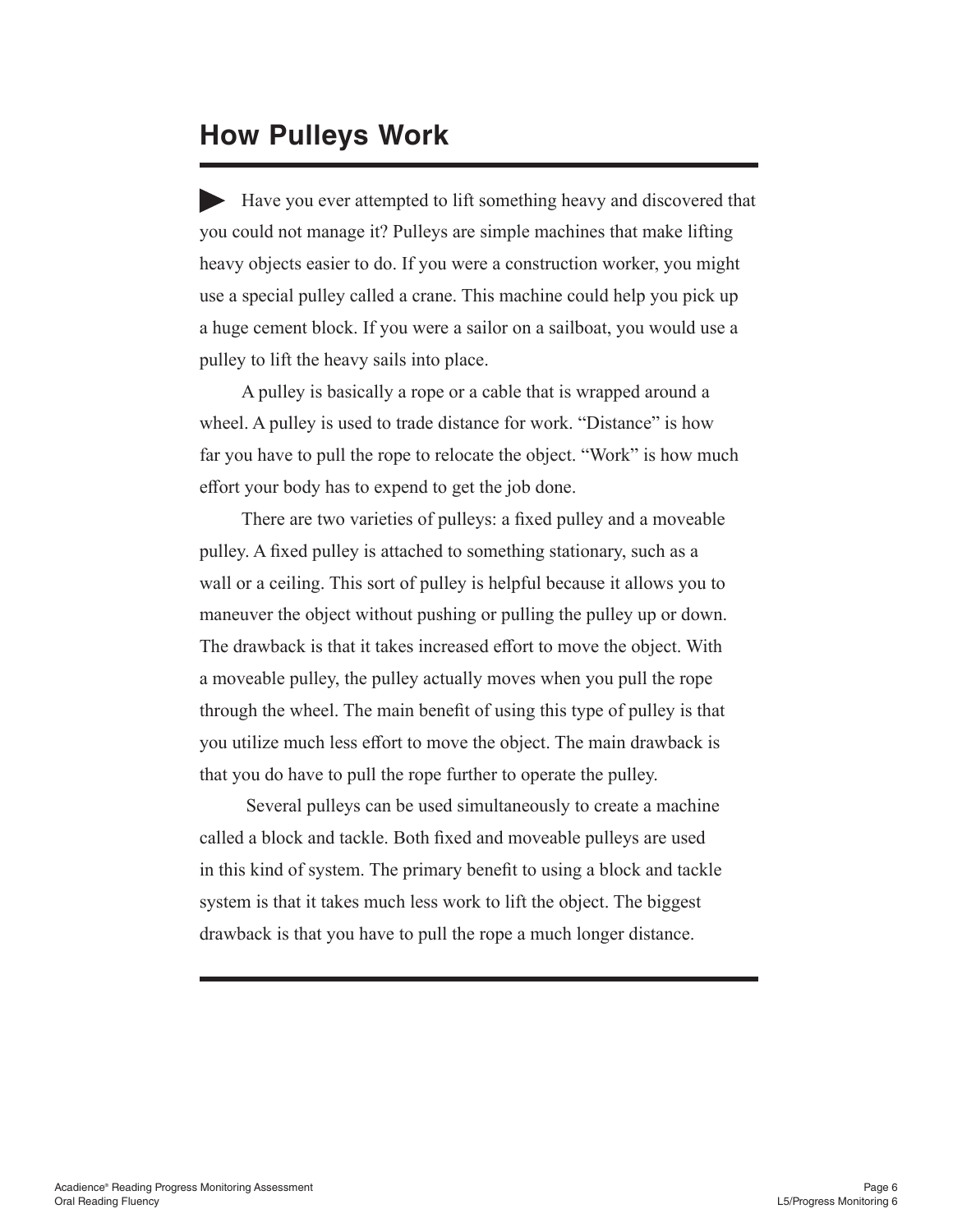#### **All About Shoes**

No matter what the activity, it is often helpful to have a good pair of shoes. Shoes can come in many different styles and types. Some help athletes run faster or jump higher. Others let travelers wander for miles without getting tired. Shoes help dancers twirl on the stage and workers slog through mud. Depending on the task, the right pair of shoes can make a big difference in helping to get it done.

Shoes for athletes are often lightweight, so as not to slow down the athletes. They need to give the athletes support, traction, and protection from injuries. One running shoe designer thought a shoe with a "waffle" pattern on the bottom would give runners a lot of traction. To make this shoe, he poured rubber into a waffle iron! Shoes for some outdoor sports, such as soccer and baseball, often have rubber or metal cleats that dig into the grass to keep the players from slipping. Shoes can often make a big difference in athletes' performance, and shoe companies are always looking for new ways to give their customers an edge when competing.

Dancers also use specialized shoes. Pointe shoes have a box in the toe that allows ballet dancers to balance on the tips of their toes. Tap dancers wear shoes with metal "taps" attached that make a loud, sharp sound when hit against a hard surface. Ballroom dancers wear shoes that are lightweight enough to move around easily, but also durable enough to take heavy pounding against the floor. They also must be made so dancers do not slip on the hardwood dance floor.

Hikers and people who work outdoors look for shoes that can withstand water and mud. These shoes can vary from simple plastic rain boots to hard, tough, work boots. Other outdoor activities call for other types of shoes. Climbing shoes help get a good grip on the rock, and wading shoes can get wet without slipping.

Inside or out, for fun or for work, the right pair of shoes can really help you out.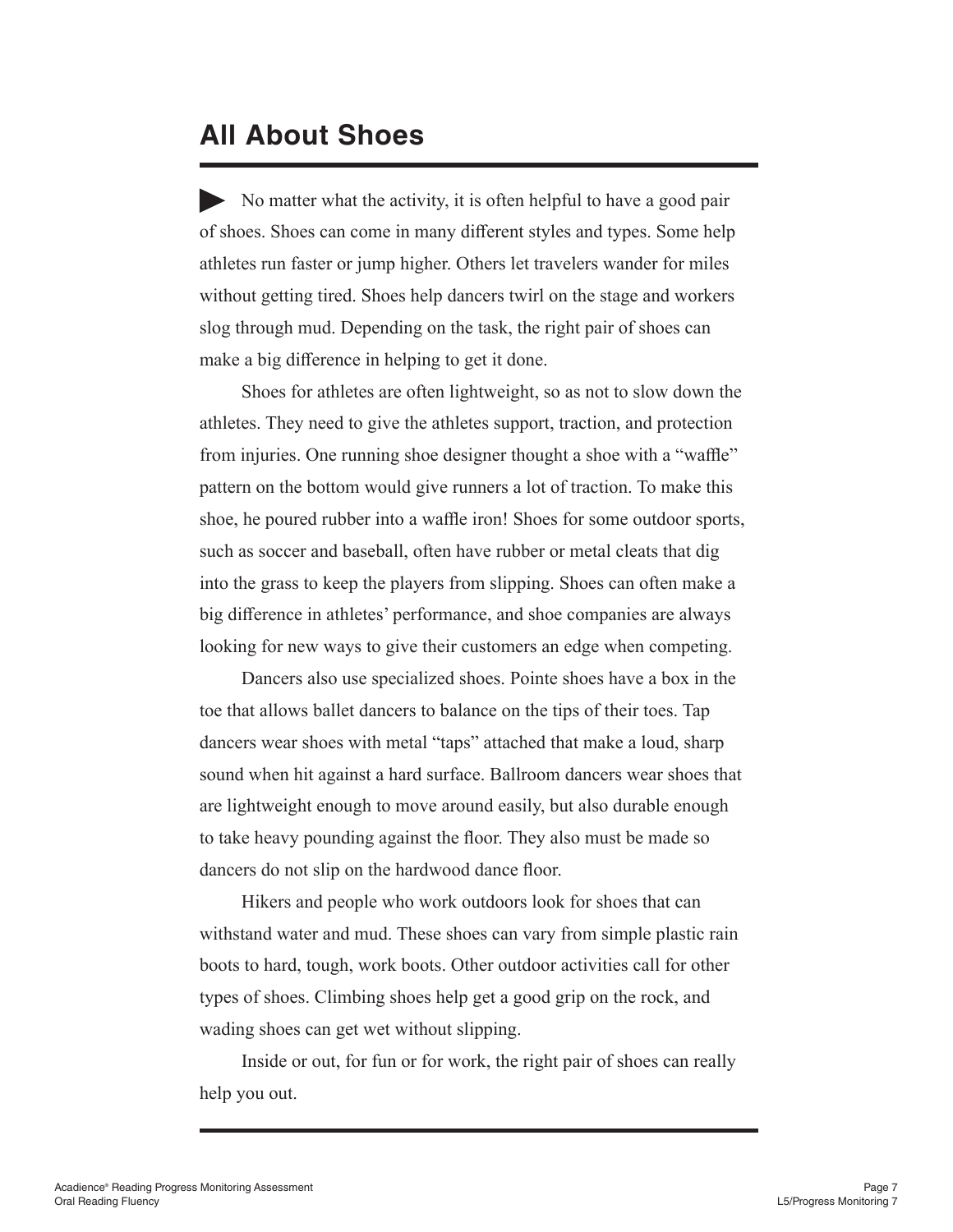#### **The Outback Adventure**

The family stared in awe at the huge reddish brown rock that rose out of the dry land. Victoria thought it looked like an island in a calm, flat sea. Instead of water, this island was surrounded by the dry land of the Australian outback. This huge rock was called Ayers Rock, and it was a famous Australian landmark.

This was the first time Victoria and her family had been camping in the outback, which was far from the Australian city where they lived. The outback is a remote part of Australia. Victoria, who was used to seeing lots of tall skyscrapers crowded together, thought the wide empty desert looked like another planet. The landscape was different from anything she had ever seen.

As Victoria walked with her family, she saw a variety of plants that she could not identify. To her delight, she also saw some unusual animals. The first creature she observed was a wild camel. She remembered reading that thousands of camels had been imported long ago. Now, they ran wild in the desert. Looking at this bizarre animal, Victoria could not imagine people riding it or using it to carry supplies. She thought it would be fascinating to see someone actually riding a camel. Better yet, she wanted to ride one herself.

In the distance, Victoria noticed some dingoes, which are a type of wild dog. When she looked down, she saw a lizard scurry in front of her. She was surprised to see that so many different things could survive in this harsh environment.

It was getting late, so Dad suggested that the family return to the camp for the night. When they got to the camp, they built a fire, and Victoria's parents cooked dinner. As the stars glittered above, the family talked about all of the amazing things they had seen. They were looking forward to another great day in the morning. As Victoria drifted off to sleep in the tent, she knew she was going to have a lot to tell her friends when she returned to the city.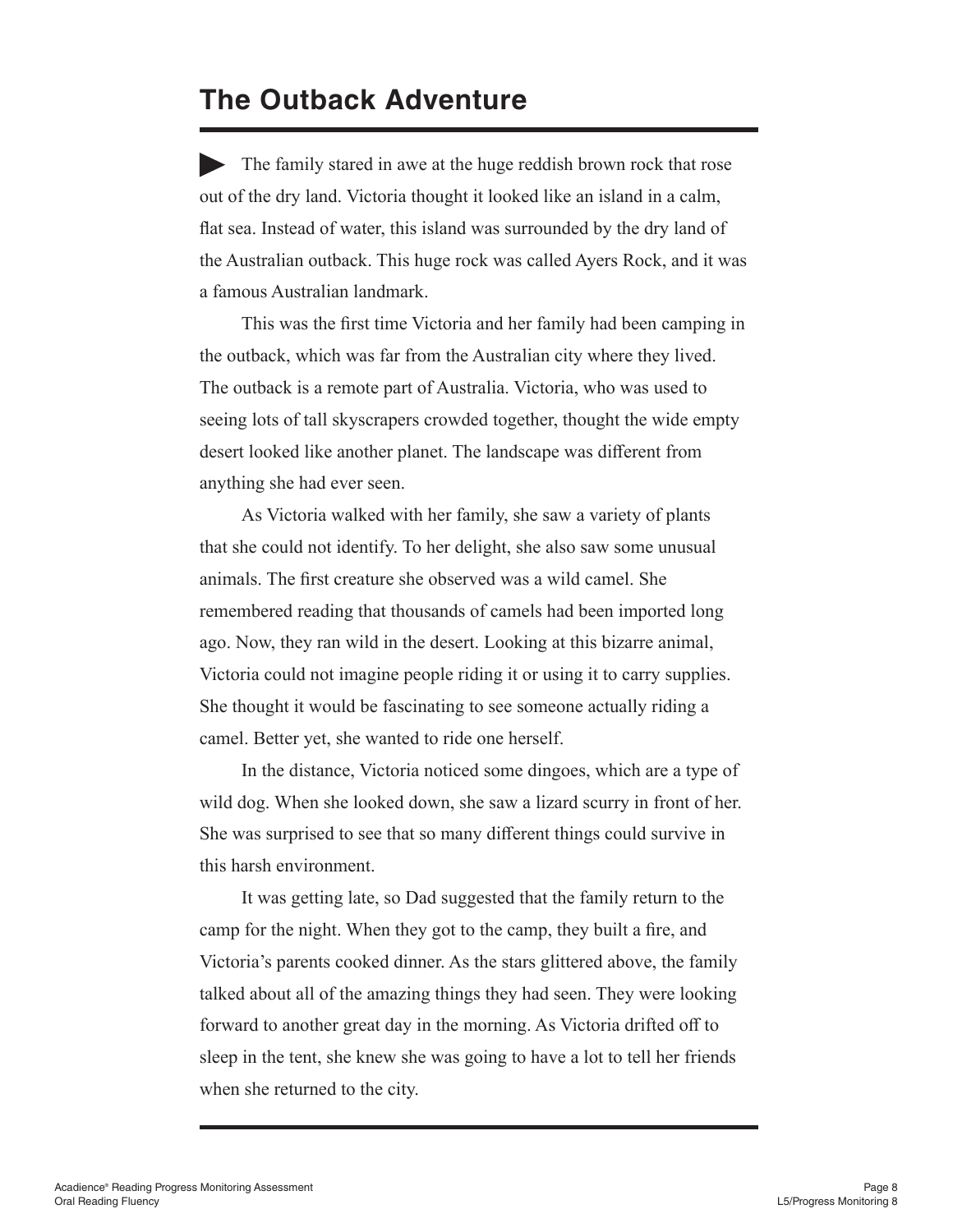#### **Watching a Soccer Game**

The crowd at the soccer game cheered as a player on the home team kicked the ball into the goal, just out of reach of the goalie's desperate dive. Watching in the stands, Isabel and Ricardo couldn't believe how close this league championship game had become. With this last point, the home team had tied the game at two goals each. There wasn't very much time left before the whole season would be over.

Isabel and Ricardo loved soccer, but this was their first time attending a championship game at the stadium. Their family lived in Madrid, and the stadium was located nearby. They were excited that their home team was in the finals this year, and they felt lucky that their father had agreed to take them to see the game.

Their father was no stranger to soccer. When he was younger, he had been a midfielder on a professional team. He often told the children all kinds of exciting stories about the games he played. He enjoyed playing soccer with them and watching the sport on television. The whole family was excited to see a championship game in person.

The stadium was packed with people. Some of the fans were visitors from other countries. Everyone was caught up in the excitement of the game and cheered their team as loudly as they could. They watched the players battle each other furiously to move the ball up the field. Just when it looked like one team would score, the goalie blocked the ball. The teams seemed perfectly matched, and Ricardo and Isabel were on the edge of their seats, wondering who would win. It would not be much longer before one team was victorious. Isabel caught Ricardo's eye and they both grinned. No matter what happened in the end, they knew they would not forget this championship game.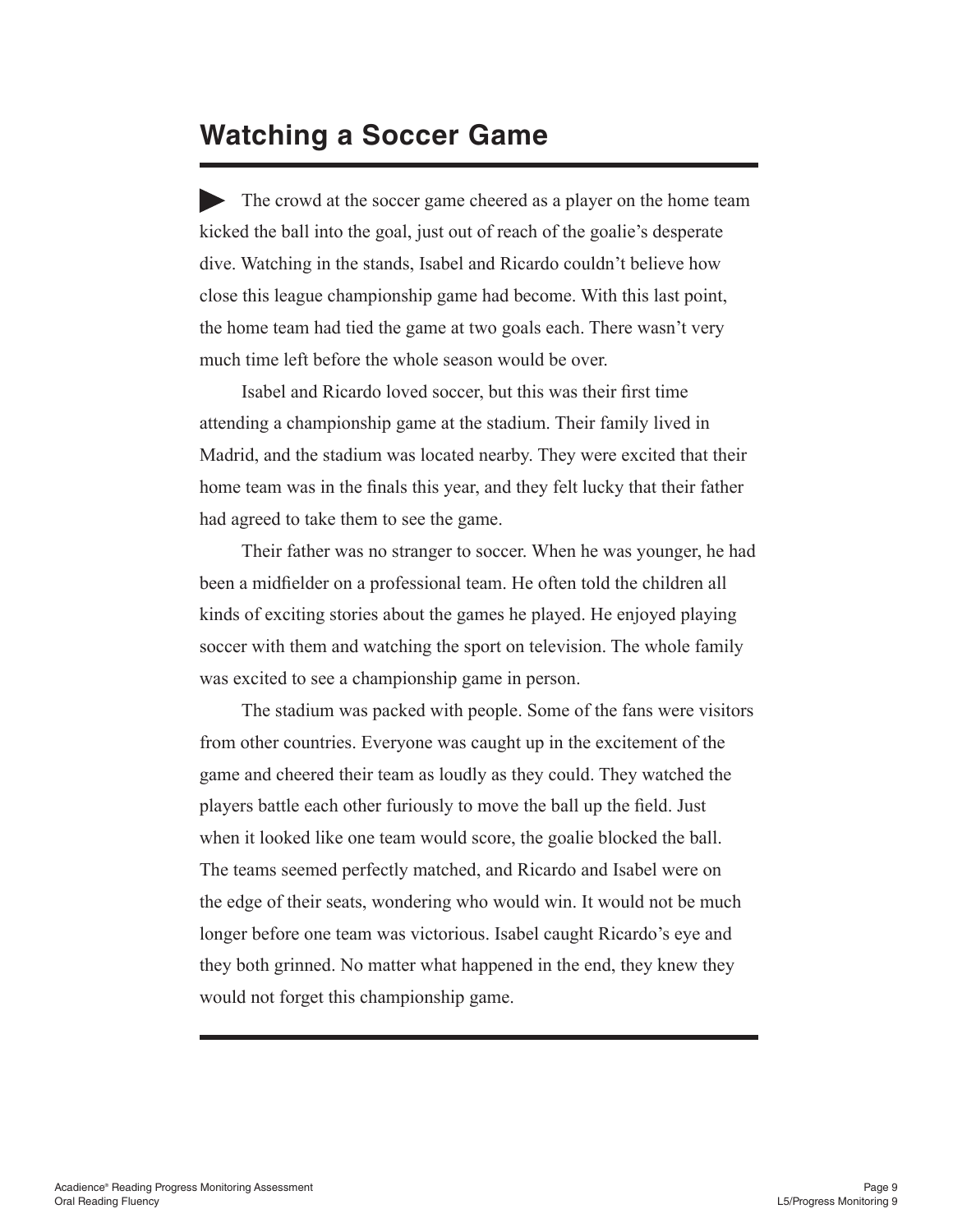#### **Exploring Europe**

Europe is a land that is rich with history and home to people from many different cultures and countries. While it is one of the smallest continents, Europe has had a huge influence on many parts of the world.

Europe is bordered by oceans to the west and mountains to the south. In the north, the land is covered with plains and to the east lies Asia. Most of the continent is located in the temperate climate zone. This means that there are four seasons, but the winters tend to be mild and the summers seldom get too hot.

Many years ago, Europe was covered with forests. Since that time, many trees have been cut down to make room for buildings and farms. Today, there are many large cities, leaving forests to cover only a small part of the land area. People in many countries are worried about conservation, so more trees are being planted.

Today, Europe is a popular place for tourists to visit. People come from all over the world. Many Europeans also travel to different countries in the region. Many visitors travel by train, which is an easy way to get around. Some people come to view the lovely scenery. They may hike and ski in the mountains, or swim in the oceans and lakes. Other people come to see the historic buildings, which include the ruins of ancient Greece and Rome. Visitors crowd into castles and churches as well as into museums and farmers' markets. No matter why they come, visitors all enjoy their eating during their stay. The wide variety of foods available will delight any diner.

Whether you are on a guided tour or exploring on your own, Europe has something for everyone to enjoy. It is an intriguing place where the old world and the modern world are uniquely blended together.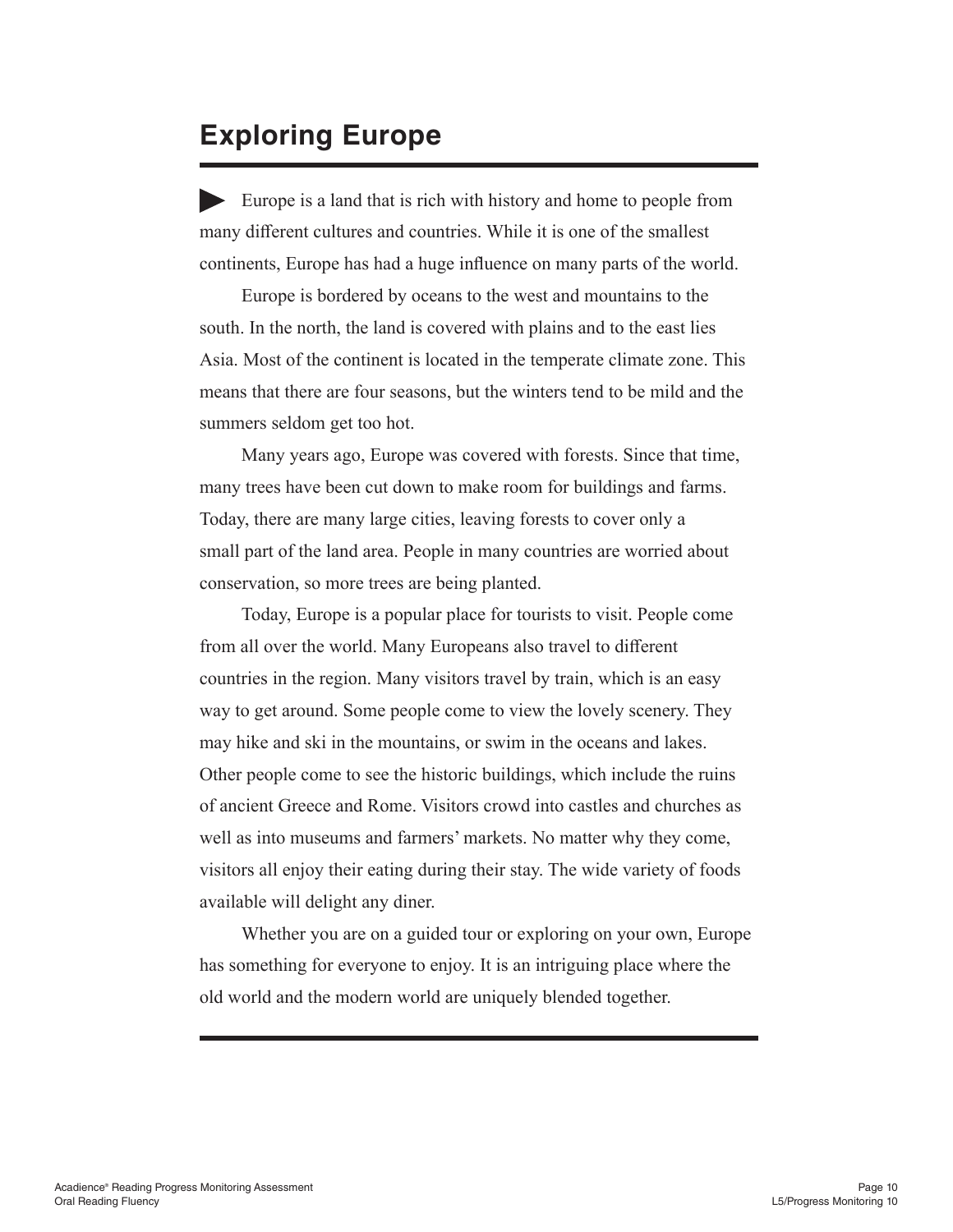#### **Chinese Kites**

Flying kites can be a fun activity for children and adults. Even people who don't fly kites often enjoy being spectators at kite festivals. The first kites were made of wood in China over two thousand years ago. Some records indicate that early kites were big enough to carry a person aloft, like a hang glider. Other kites were used to send messages, but today most kites are decorative and made just for the fun of watching them fly.

Chinese kites come in four main categories. The first category is the centipede kite. These kites are long and narrow and have many sections, like a centipede's body. The first section is shaped to resemble the head of a dragon, and the kite's body is made of flat disks. Each segment is connected to the disk preceding it with lines of string and a segment of bamboo. These kites can reach lengths of over nine hundred feet. They curl and wave in sinewy designs when in flight.

The second category of kite has hard wings. In these kites, the frame is stiff and rigid, and the tail is loose to catch the wind and stabilize the kite. These rigid kites are often decorated to look like tigers or people.

The third category of kite has soft wings and is also often shaped like an animal. These kites are likely to be made in the form of animals with wings or fins. When you see a kite resembling a real animal soaring in the sky, it is probably one of these kites.

The last variety of kite is the flat kite. These kites have a single, flat, rigid frame covered with fabric or paper. They can be constructed in many different shapes and are often painted with beautiful designs.

Kites come in a variety of shapes and sizes, with the smallest fitting in the palm of your hand. No matter what they look like, kites have one important thing in common. They provide wonderful entertainment as they soar through the air.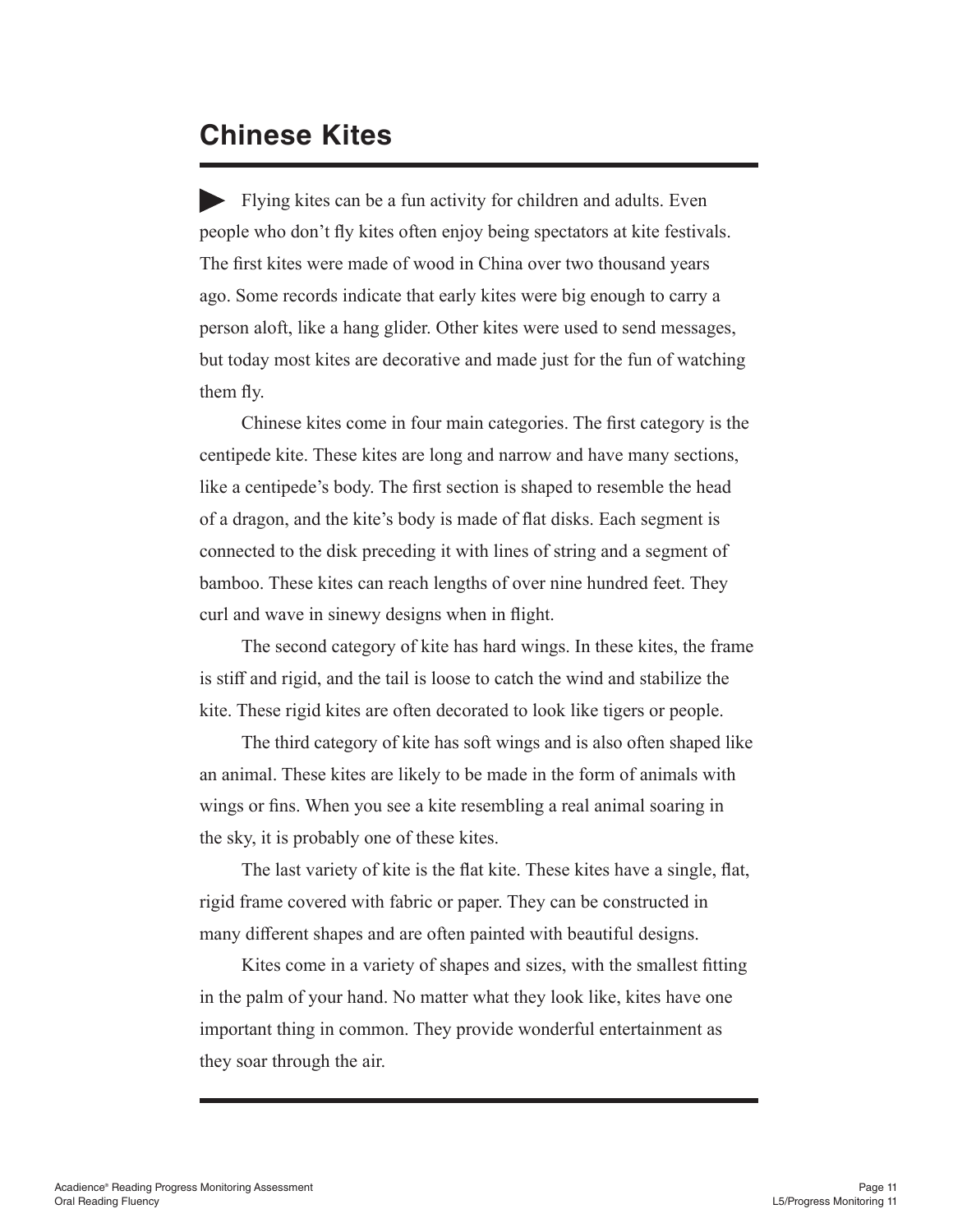#### **The Talent Show**

As they waited for the bus, Nathan and Ariel decided they wanted to be in the talent show the next month. The whole way home, they discussed what talents they would like to perform. Before the friends said goodbye, they agreed to meet on Saturday to decide what their talent would be.

When Nathan arrived at Ariel's house early the next morning, the two started by brainstorming a list of their talents. They reviewed the list and tried to figure out ways that they could perform together. Ariel was an excellent musician, but Nathan was good at gymnastics. The children realized it was going to be much harder than they thought to pick a talent that they shared and enjoyed.

The friends were both good at basketball and math, but they weren't sure they could work those into the show. Eventually, Nathan suggested that they write a comedy routine and perform it. Because they were both skilled writers, and they loved acting, they agreed it was the perfect blend of their skills and talents.

The two worked eagerly on the script for their routine. Once it was perfected, they were ready to start practicing. They met at Ariel's house every day after school. Finally, they were ready to perform in front of a small audience, which would help prepare them for the big day at school. They invited both their families to watch the practice session. The performance went very smoothly, and the audience laughed frequently.

The evening of the talent show, Nathan and Ariel took a deep breath and stepped onto the stage. The friends could feel the heat from the bright lights as the curtains opened. Nathan turned to Ariel and uttered the first line, and the audience members laughed loudly. Ariel gave Nathan a wink. They both knew it was going to be a great show.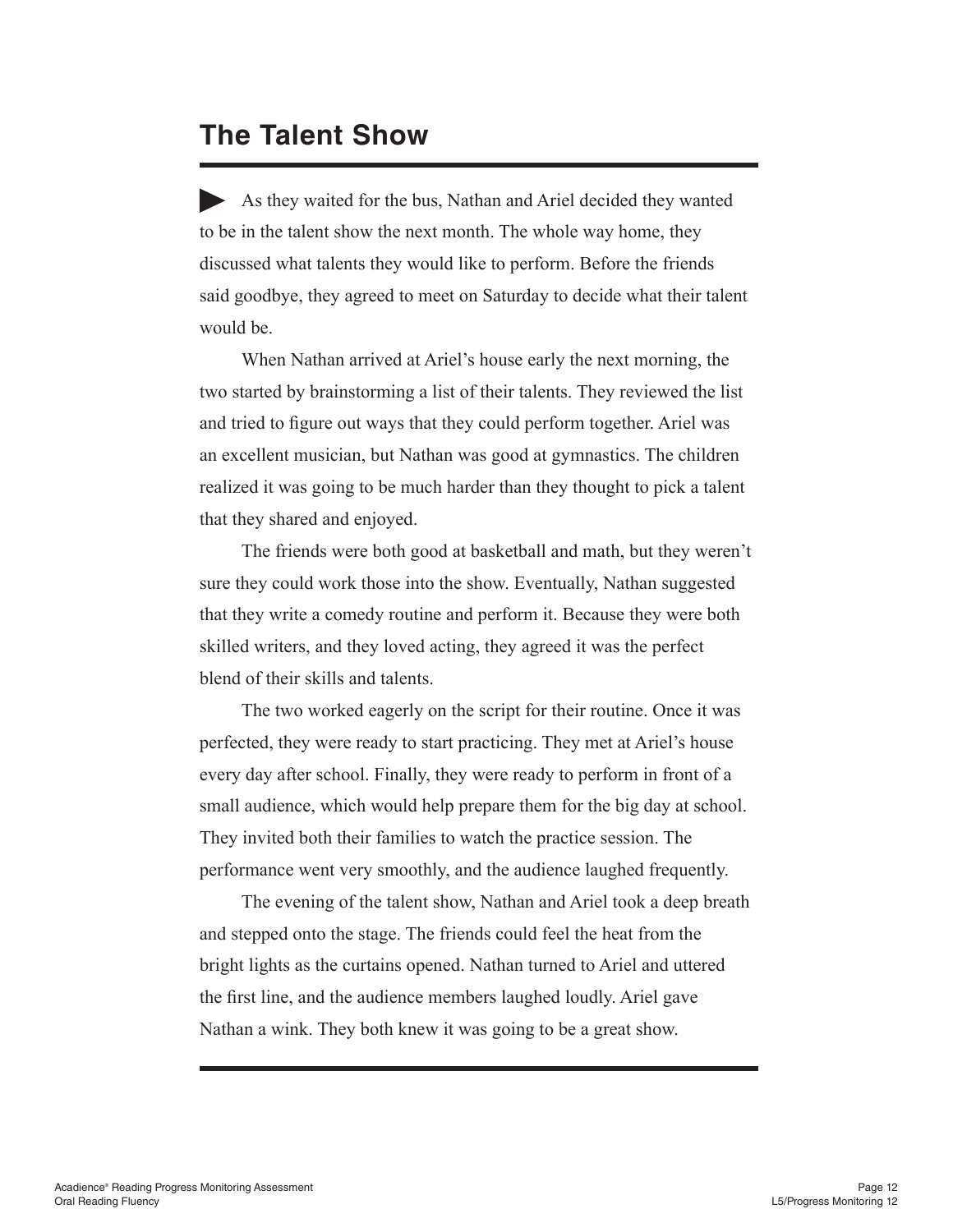#### **Fish Farms**

When you eat a fish dinner, you probably do not think about where the fish came from. While wild fish are still caught in oceans and rivers, some fish, such as rainbow trout, are raised on farms.

The idea of having farms for fish became popular about fifty years ago. Some fish farms are located far offshore. Fish farms that are built far from shore can be much larger than those near shore. The larger farms give the fish additional space. This reduces their level of stress and helps them to thrive.

A variety of fish can be raised for consumption. However, only certain fish can be farmed far from the coast. These farms are exposed to frequent waves and stronger currents, so the fish must be strong enough to live in these conditions. Salmon and cod are two popular types of fish grown in offshore farms.

Some of the first ocean farms were developed in Hawaii and used walls created from coral and lava rocks. Modern fish farms use special cages. These cages have a mooring system to anchor them in place, even during terrible storms.

Fish must be fed on a regular basis. The food is stored at the farm, and special machines feed the fish at specified times. Other machines are used to ensure that the fish are doing well. Automatic technology is used so that the farms can function even if no people are there.

As demand rises for fish as a source of protein, the role of fish farms will become increasingly important. Fish farmers continue to look for ways to make their fish even healthier while trying to avoid polluting the water around the farms or causing harm to the wild fish. Properly managed, fish farms can be a great way to get seafood to the people who enjoy it.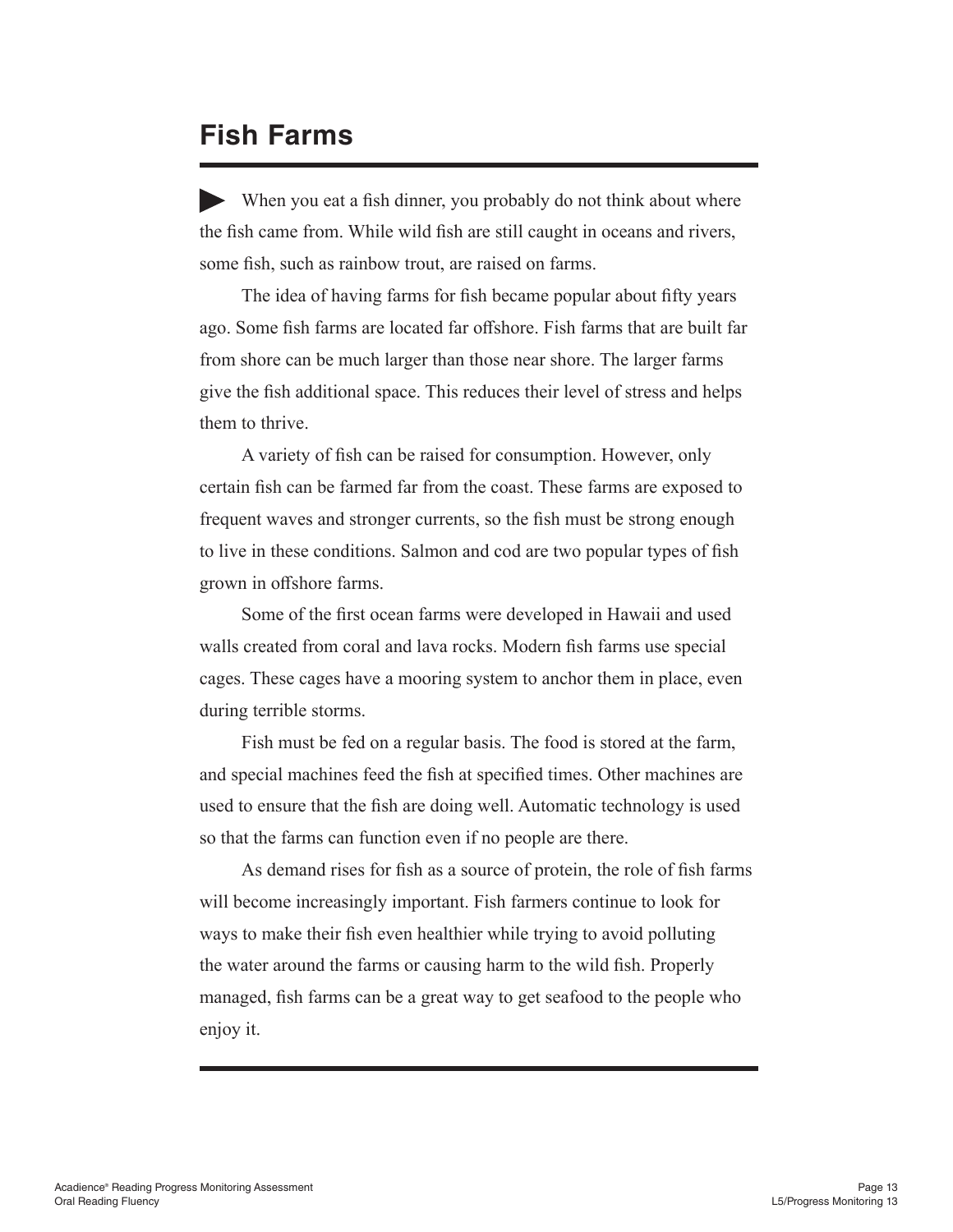#### **How Technology Shrinks the World**

Many years ago, communication with anyone who lived far away was time consuming and challenging. Letters and newspapers were the only way to communicate, and they had to be transported by horse, train, or boat. It might take weeks or even months for news to travel from place to place. The world was a very large place indeed. But computers and information technology caused the world to shrink, seemingly overnight.

Today, people have many ways to communicate and to learn about events around the world. People can call each other on the phone or send text messages. They can use their computer to send electronic mail. To find out about local and world news, people can go to their computer or their cell phone.

People use technology to converse with people they know and to meet new people. You could have a pen pal who lives on the other side of the world. Thanks to technology, it is almost as easy to talk with that person as it is to talk with your neighbor next door.

Many businesses rely on technology to connect their employees. They can use technology, such as computers or telephones, to hold meetings. In addition, some offices provide online learning opportunities. People in different places can attend the same training session using their computer. They are able to see and hear the same information at the same time, without having to leave their office.

Computers also give people a chance to learn new things. With a few keystrokes you can access a wealth of information on any topic. You can even take college classes and earn a degree. People can access their class whenever they have time. That way going to school is convenient, and it does not interfere with their job or family commitments.

Today, there are more ways for people to communicate with each other than ever before. Using technology is quick and easy, and it is fairly inexpensive.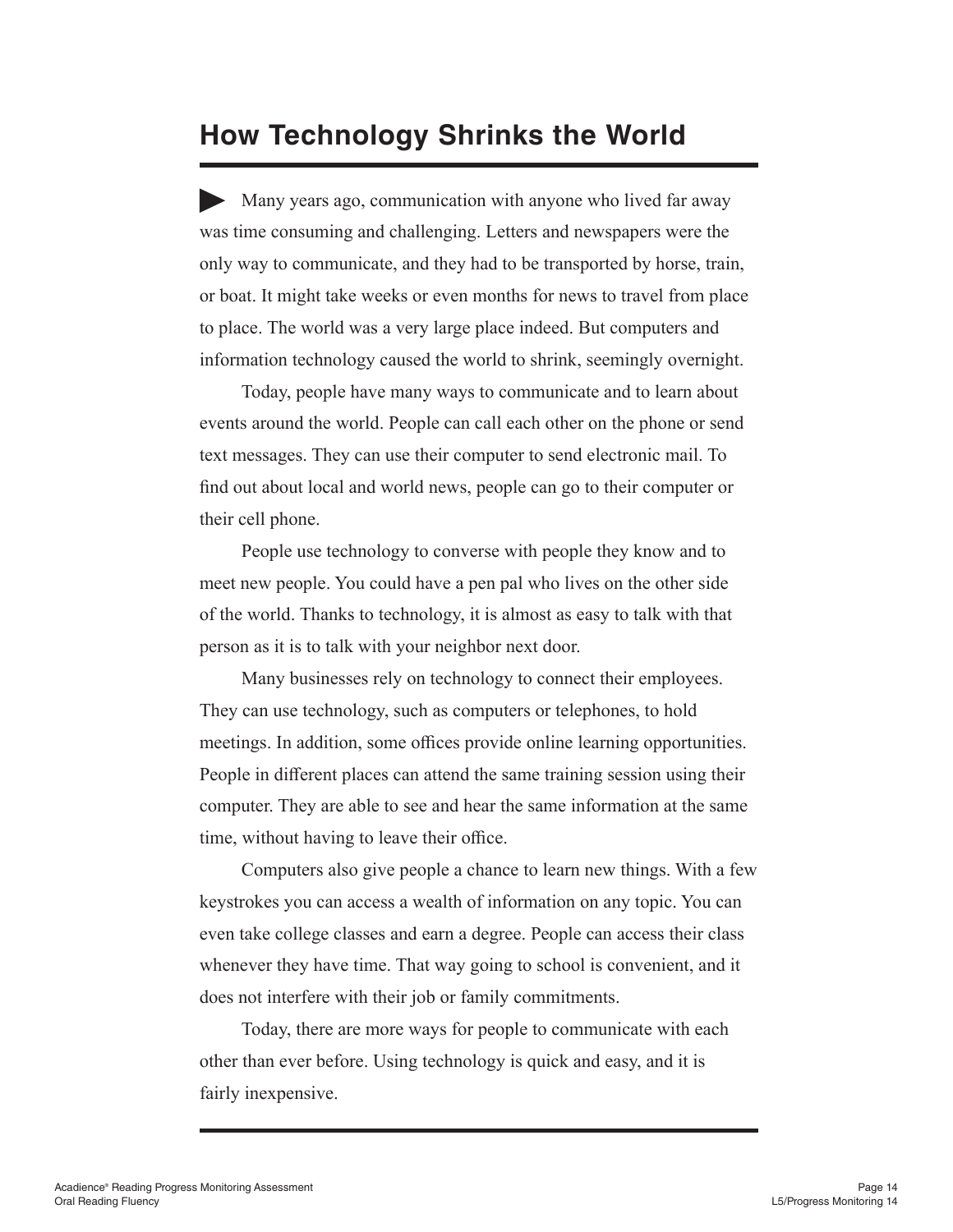#### **Protein**

You have probably heard about protein, but you may not understand exactly what protein is. Proteins are the basic elements that your body uses to build muscles and to keep all of the parts of your body strong and healthy. The word protein comes from the Greek word meaning primary. That's because protein is everywhere. It exists in the cells of humans, animals, and plants. In fact, there is protein in every cell of your body; even your skin and muscles contain protein. The cells of your brain and lungs also contain protein, and there is even protein in your red blood cells. Your body uses protein to repair and build body tissues.

In the human body, there are twenty different kinds of protein units. These units are called the building blocks of our cells. Your body produces eleven kinds of the units, but the other nine kinds of units must come from the food you eat. Health experts stress that it is important to eat enough different protein every day. If you don't, your body will begin to use up its own supply of protein, causing your muscles and organs to become weak.

Certain foods have all the protein units needed by the body and are called complete proteins. Examples of these types of food are meats, fish, chicken, soy, dairy, and eggs. Other foods provide only some of the protein units needed by the body and are called incomplete proteins. Examples of these foods are peas, beans, and peanuts. You can combine certain incomplete proteins to form complete proteins. For example, beans and rice eaten together form a complete protein.

Eating the right amounts and types of proteins will help your body build and repair itself. The next time you enjoy a chicken sandwich or a tofu stir-fry, you can be satisfied knowing that you are doing something to help yourself stay healthy and strong.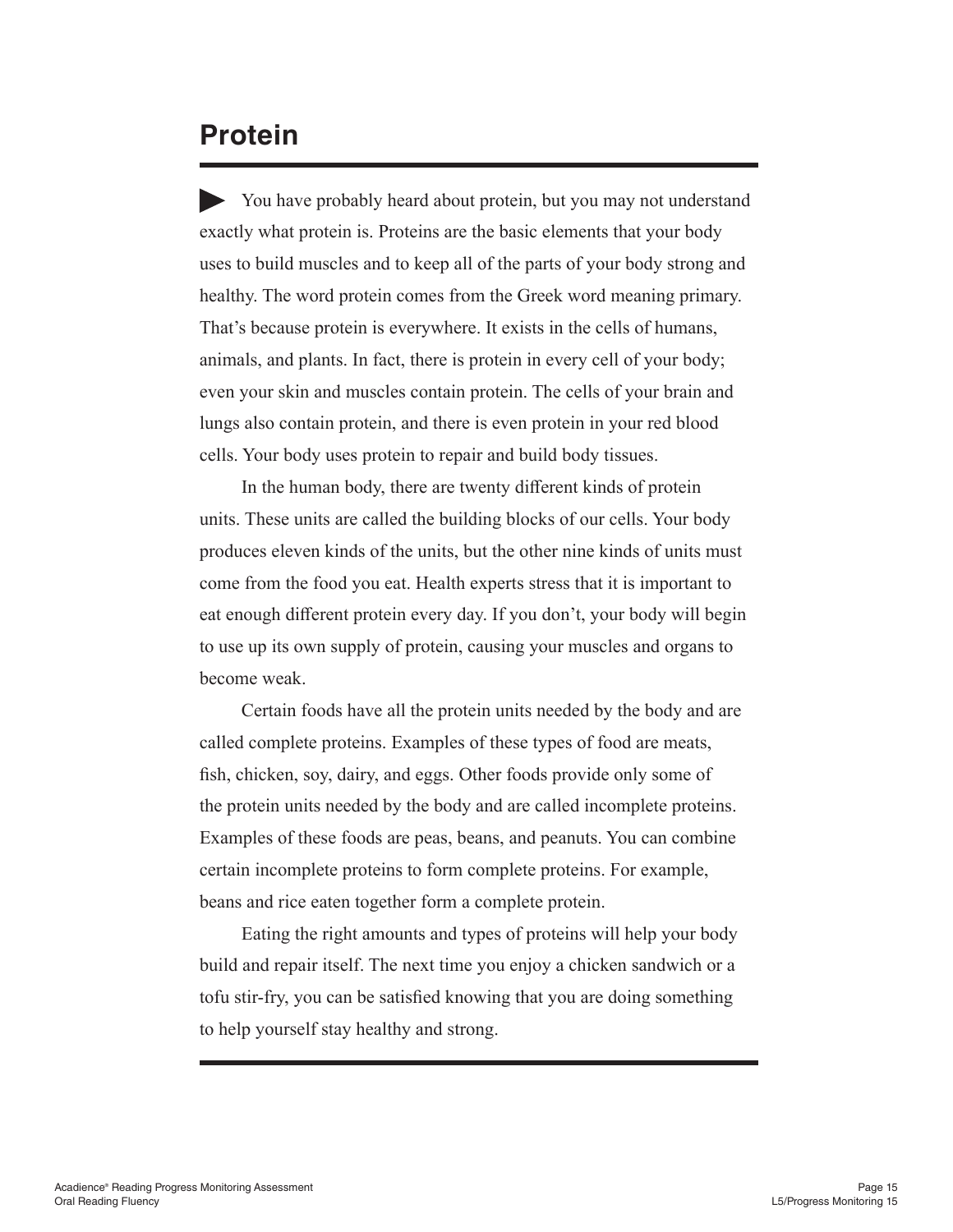#### **Early Bikes**

Bicycles are so popular around the world that it may seem like they have been around forever. In fact, the bicycle is only two centuries old. The first bicycle was made of wood and was fairly clumsy. The first machine had no pedals. Instead, riders moved by using their feet to push along the ground.

It took twenty years for the first type of pedal to be added to the early bicycle. These pedals were directly attached to the front wheel, and every rotation of the pedal turned the front wheel around once. At first, these new types of bicycles were not very popular. They were still made out of wood, and only later had metal tires. When driven on rough roads, they could be very uncomfortable. These bicycles were often called "boneshakers," but became a fad despite their problems.

You've probably seen pictures of the next type of bicycle. They had a very large front wheel and a much smaller rear wheel. The front wheel was made bigger because larger wheels let the bike go farther for every rotation of the pedals. It was hard for people to balance on these tall bicycles, and riders would often tip over.

Finally, bicycles were invented that could be driven by a chain and gears. Now, they could again have wheels that were the same size. This type of bicycle was more stable and easier to stop than previous ones. A few years later, rubber tires filled with air replaced the solid tires made of iron or rubber.

The basic design of the bicycle has stayed the same for the last hundred years. However, the bicycle frames have become stronger and lighter. Components such as brakes, gears, seats, and handlebars have been refined. Bicycles can go much faster than they previously could because of all of the new advancements. The most important development of all took place only recently. Today, more riders then ever are wearing safety helmets.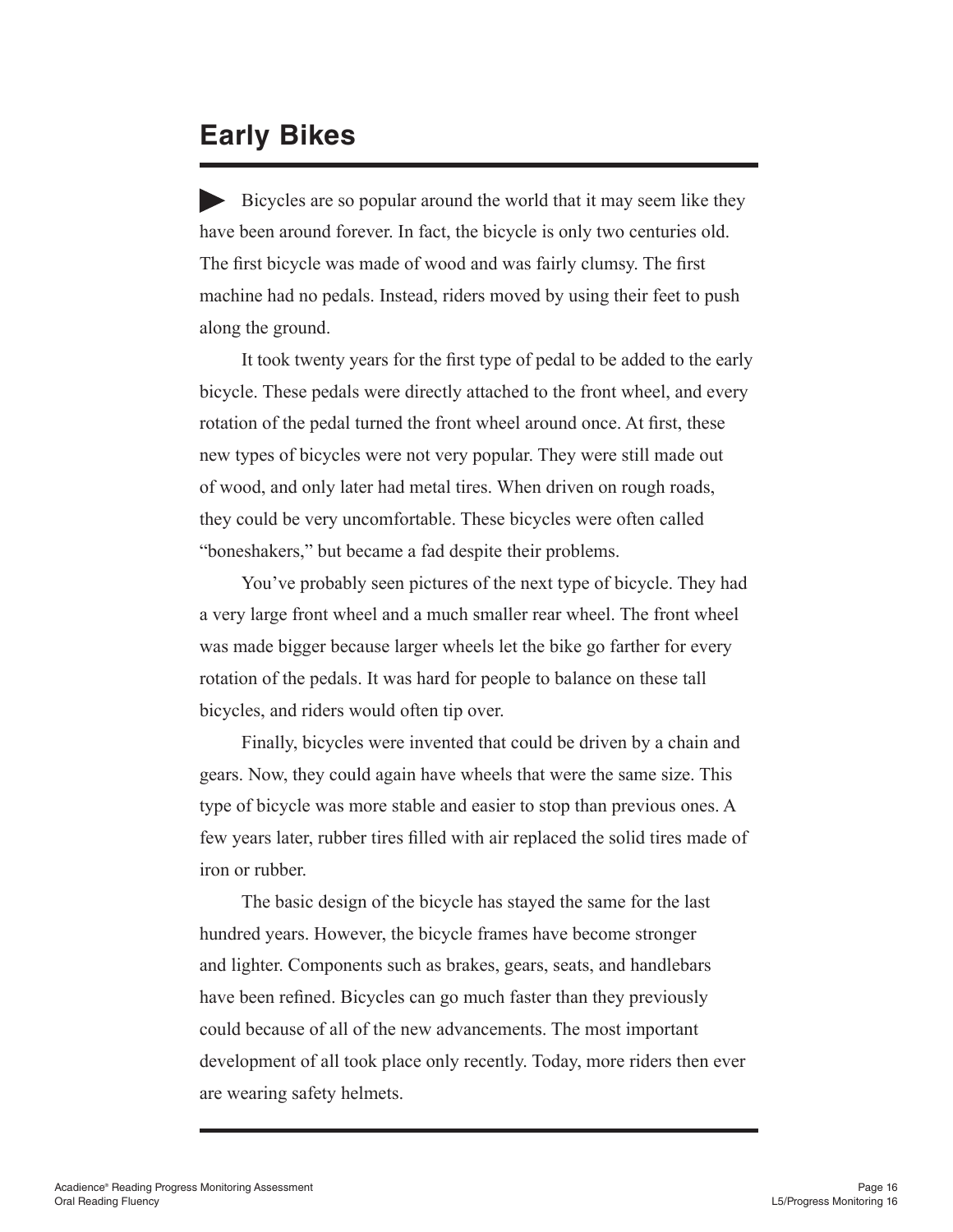#### **Owl Houses**

An owl soared gracefully far over Sierra's head. It headed toward the cluster of tall trees in the local neighborhood park. The owl had a small, thick body, and its feathers were a grayish brown sprinkled with white spots. It had tufts of feathers sticking up on each side of its head that looked like ears. Its beak looked sharp and was shaped like a hook. As it swooped down to land on a tree limb, its powerful feet grabbed tightly to the branch.

Sierra pointed out the owl to her friend, Antonio. They admired the bird from afar without approaching it, because they didn't want to frighten it. Sierra's Aunt Caroline told them that this type of owl was called a screech owl. Antonio asked if the owl screeched when it talked. Aunt Caroline said, "No, it usually sounds more like hooting." Then she explained to the children that the owl was nocturnal, which meant that it usually hunted at night and slept during the day. She described how the owl would search for holes in which to nest rather than building its own nest.

Sierra guessed that there were probably additional owls in the park and asked her aunt if they could build birdhouses to encourage the birds to stay. Antonio chimed in that he wanted to build birdhouses, too, and especially wanted to hear an owl hooting.

The children went to Aunt Caroline's house, and she helped them construct the owl houses out of scraps of wood left over from the woodshed she had built last autumn. By the evening they had built three small birdhouses. They took a break and packed a picnic basket for dinner. Then they returned to the park and hung the wooden houses in the trees.

It was a warm spring night, and the three sat quietly eating their dinner and watching an owl tentatively enter one of the birdhouses they had built. Their faces lit up when they heard the little feathered animal start to hoot.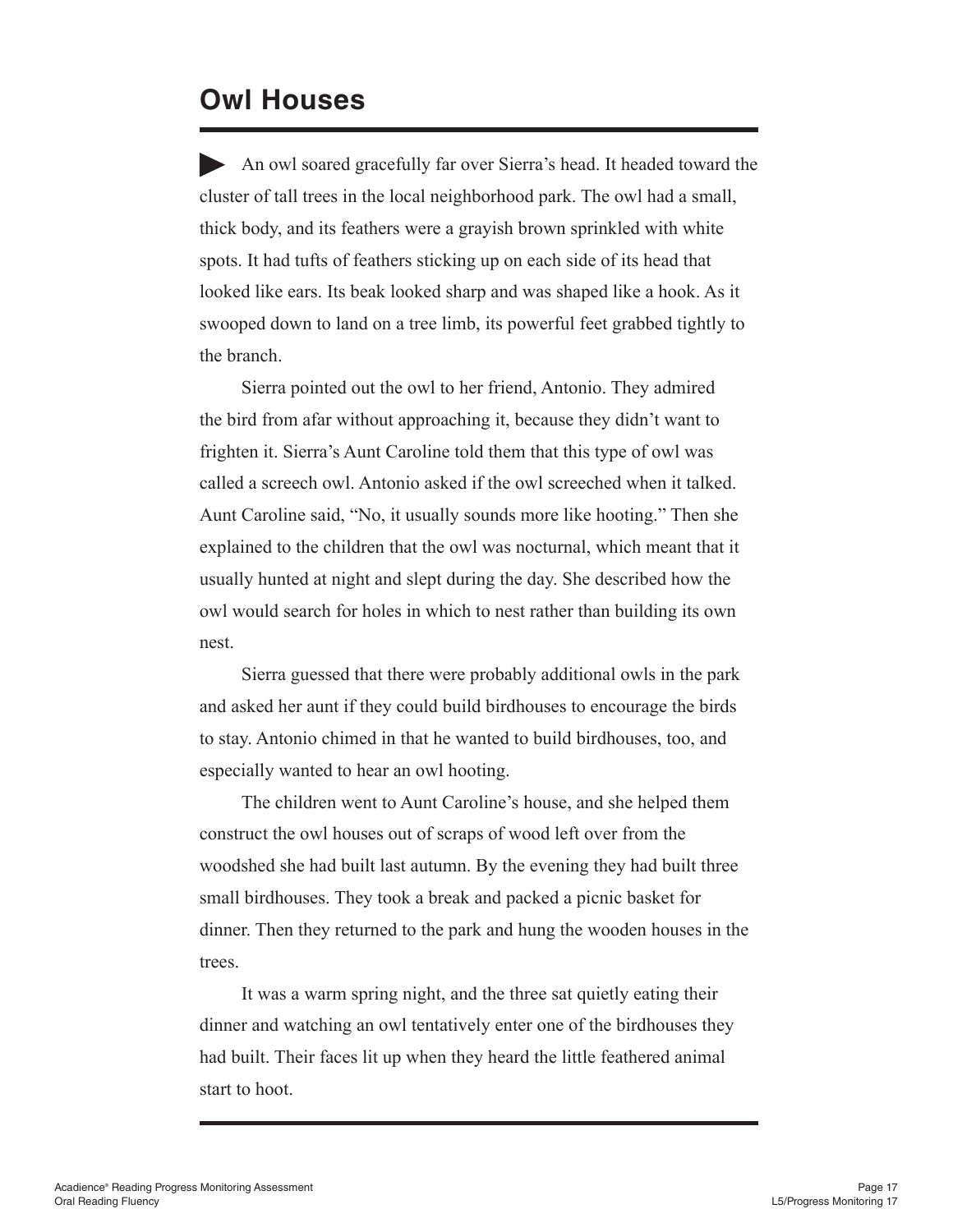#### **A Trip to an Aquarium**

Yesterday, my class took a field trip to the local aquarium. When we arrived, a volunteer met us and explained that he would take our class on a tour. Our first stop was a display of different ocean habitats. I learned that some of the habitats in our bay are kelp forests, deep reefs, and sandy seafloors.

Next, we visited the otter tank. Our view into the tank allowed us to watch the otters under and above the water. With their big eyes and tiny paws, the otters looked like cute stuffed animals. We watched them play and dive for food. While we were there, one of the workers served the otters a big treat. It was shrimp served on floating platters. The otters rolled on their backs and balanced the platters on their stomachs while they swam. The whole class laughed at this.

The next stop was the jellyfish display. The display was located in a large, dark room that looked like a strange world from a science fiction novel. Each tank had a light that shone down on the jellyfish. I watched tiny jellyfish drift like lighted clouds in one tank, and larger jellyfish circling gracefully in another.

Our last stop was the exhibit of shoreline birds. The aquarium birds came from wildlife rescue centers in the area. Visitors could stand very close to the birds. The birds didn't mind being close to people, but they didn't like to be touched. I stood carefully with my hands behind my back, watching them. Large and small birds waded in shallow pools and hid under marsh plants. I especially liked one bird that had a white head, a black chest, and stood on one leg.

Finally, it was time to return to school, and the guide told us goodbye. As we were leaving, I saw several additional rooms that we hadn't had time to explore. I hope I can visit again so I can see more animals and ocean habitats.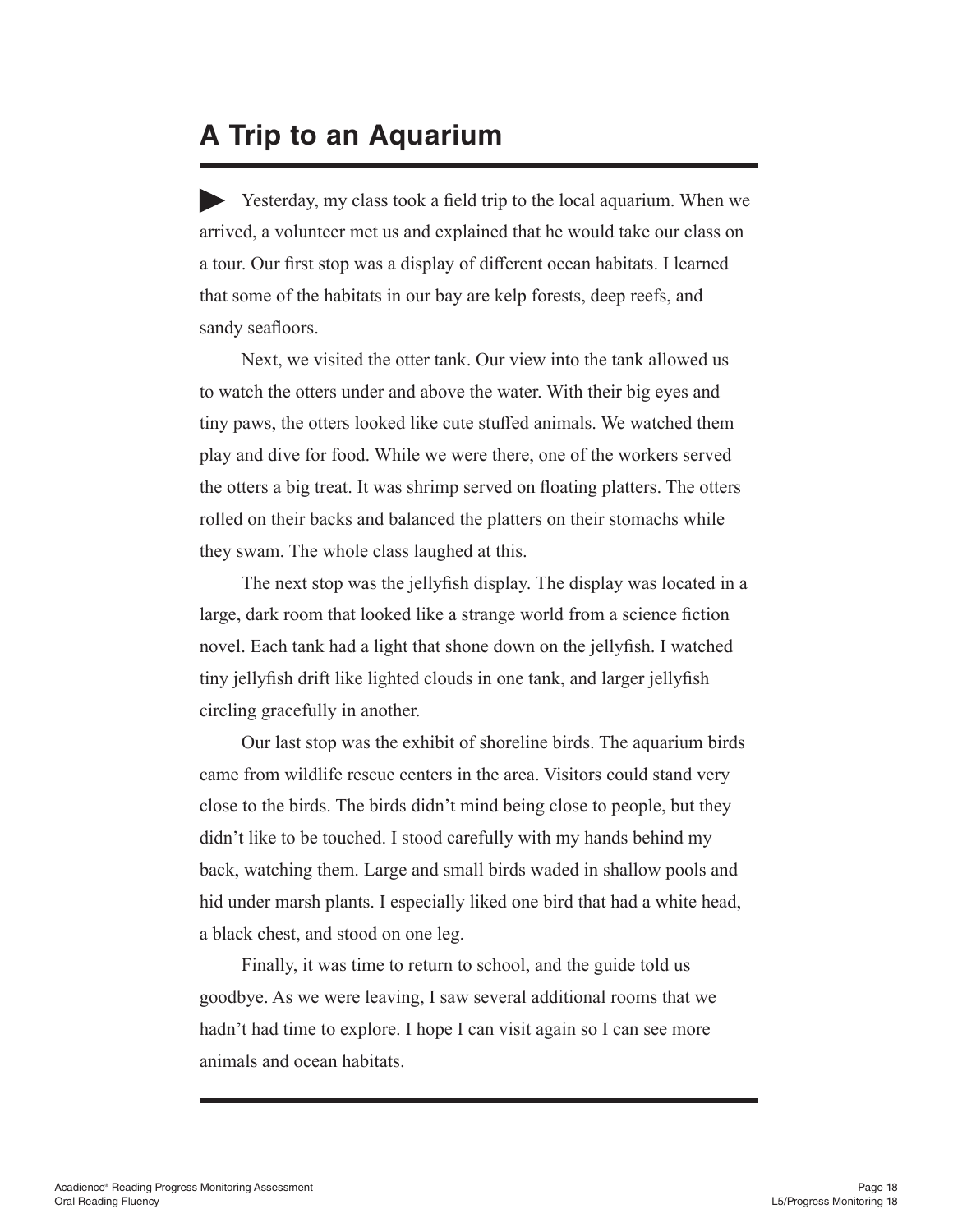#### **Welcome to Giza**

A round of clicking noises could be heard as the crowd of visitors took pictures of the formations that stood in front of them. Layla and her family were part of the throng of people. They were on summer vacation and they had traveled for hours across the dry, hot desert to arrive at this location. Today they were excited because they were taking a tour to learn about their country's early history.

The visitors followed the tour guide as he described the cluster of three pyramids. These were some of the ruins on the Giza Plateau. It is a mystery as to how these structures were constructed. Modern scientists believe that the enormous stone came from a quarry. The ancient people had to somehow drag the massive stone blocks to the place where the pyramids were to be erected. Finally, they had to get the huge blocks into place, making sure that they were lined up perfectly.

The next thing the tour group learned about was the Sphinx. The visitors thought this enormous statue looked very odd because it had the body of a lion and the head of a human. The guide explained how some people believe that the head resembled one of the ancient rulers.

Layla and her family had lived in Egypt their whole lives, but this was the first time they had been to this extraordinary place. They used their minds to picture what life was like long ago. Layla pondered the amount of labor and time it would take to build these structures. They all wondered why people would work so hard to create them. It was amazing that the structures were still standing after thousands of years.

Layla and her family felt proud that this was a part of their heritage. When they arrived home, they would create a journal with pictures of their trip. Layla could not wait to go back to school and share her family's journal with her classmates and teachers.